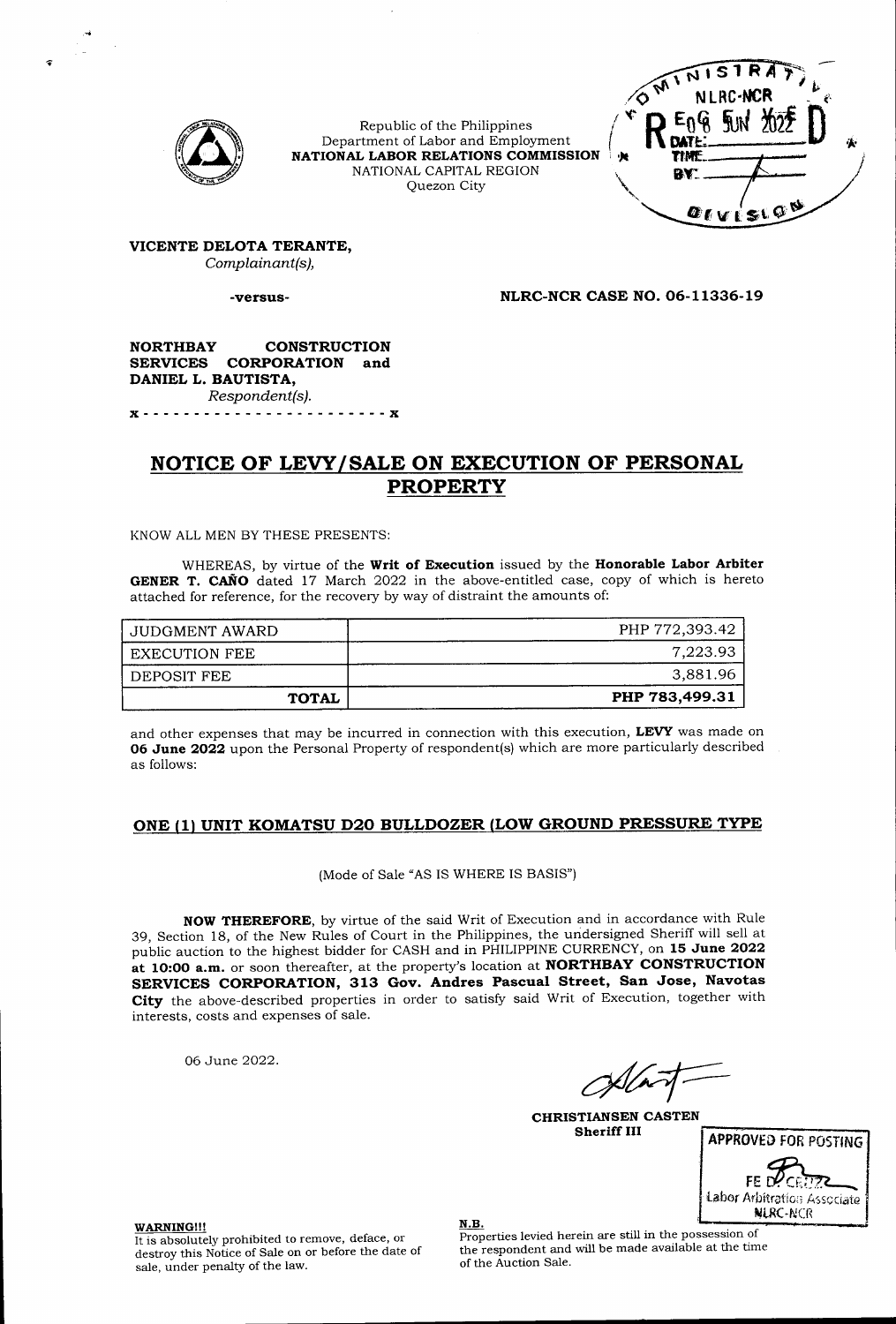

Republic of the Philippines Department of Labor and Employment NATIONAL LABOR RELATIONS COMMISSION National Capital Region Arbitration Branch **Ouezon City** 



**VICENTE DELOTA TERANTE,,** Complainant/s,

- versus -

**NLRC NCR CASE NO. 06-11336-19** 

**NORTHBAY CONSTRUCTION SERVICES CORPORATION AND** DANIEL L. BAUTISTA, Respondent/s.

 $- - - - - - - -$ 

## **WRIT OF EXECUTION**

**CHRISTIANSEN S. CASTEN TO**  $\sim$  1. Sheriff III **NLRC-NCR Arbitration Branch Ouezon City** 

Alart

NURC - NCR

NALLABOR RE

CAPITAI

THE LABOR ARE

### **GREETINGS:**

WHEREAS, on 06 July 2020, the undersigned Labor Arbiter rendered a Decision in the above-entitled case, the dispositive portion of which reads:

"WHEREFORE, above premises considered, **DECLARING** rendered hereby judgment is Complainant Vicente D. Terante to have been from employment by ILLEGALLY DISMISSED Construction Services Northbay Respondent Corporation.

Northbay Respondents Accordingly, Construction Services Corporation is hereby ORDERED to pay Complainant the following:

-PhP 265,278.00 1. Separation pay 2. Retirement benefits -PhP 229,567.50 CERTIFIED TRUE FOB FE D'CRU Labor Arbitration Associate

 $\boldsymbol{\mathsf{10}}$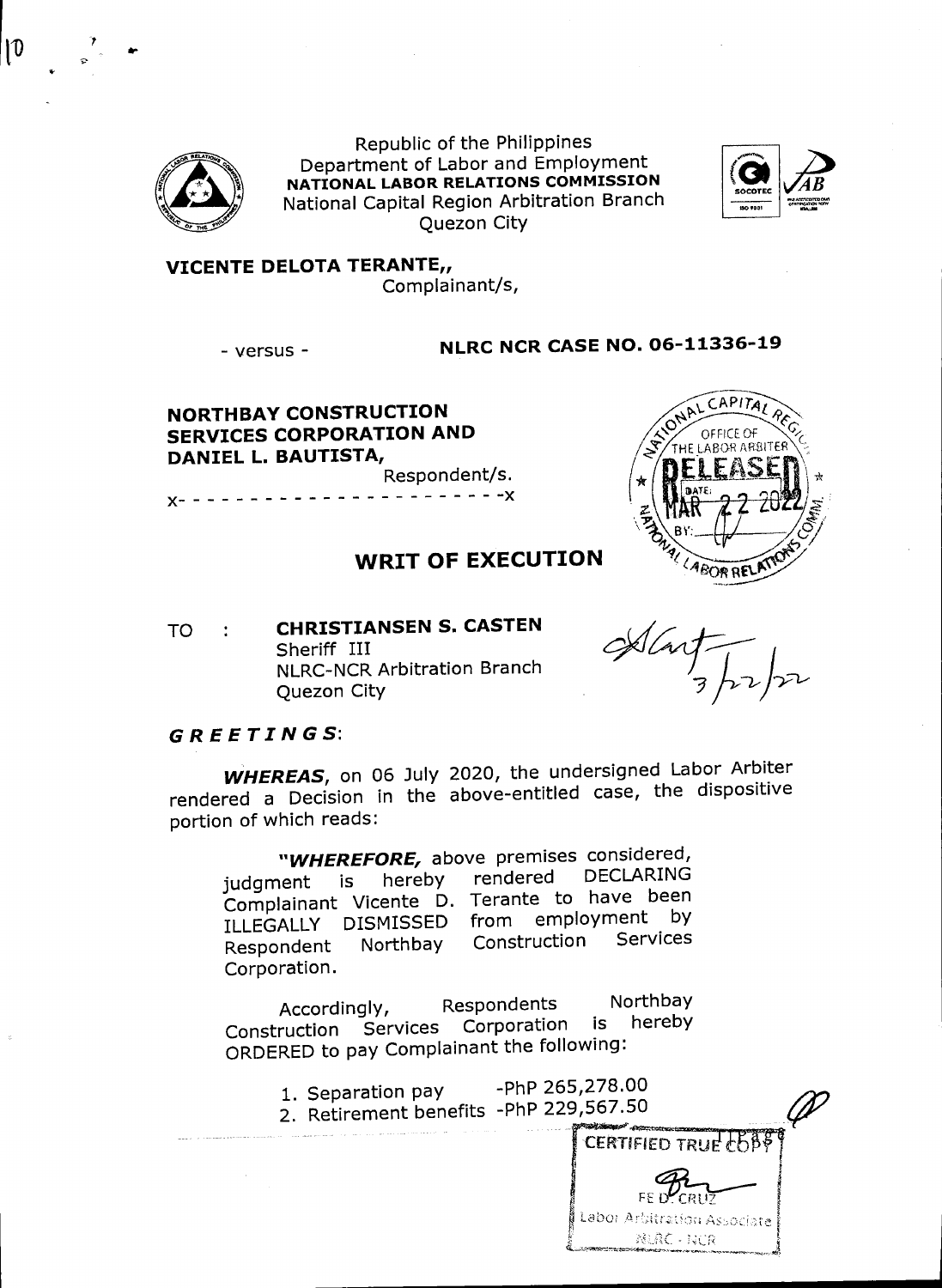| 3.<br>4.<br>5.<br>6. | Salary differentials<br>SIL<br>Holiday pay<br>13th month pay | -Php<br>-Php<br>-Php<br>-Php | 99,298.32<br>51,101.50<br>16,802.00<br>40,128.52 |
|----------------------|--------------------------------------------------------------|------------------------------|--------------------------------------------------|
|                      | <b>SUB-TOTAL</b>                                             |                              | -Php 702,175.84                                  |
| 7.                   | Attorney's fees                                              | -Php                         | 70,217.58                                        |
| <b>GRAND TOTAL</b>   |                                                              |                              | -Php 772,393.42                                  |

The Computation of Judgment Award is hereto attached as Annex "A" and forms part of this Decision.

### SO ORDERED."

**WHEREAS**, the said Decision was sent to the parties and neither of them filed an appeal pursuant to Article 229 (formerly Article 223) of the Labor Code, as amended.

**WHEREAS**, the said Decision became final and executory on 14 December 2020 per Certificate of Finality dated 17 May 2021, which was issued pursuant to Section 21, Rule V of the 2011 NLRC Rules of Procedure, as amended;

**WHEREAS**, there is no restraining order or preliminary mandatory injunction issued by the NLRC, or any Court or Tribunal enjoining the execution of judgment in this case, hence the execution proceeding shall proceed as a matter of course.

**NOW THEREFORE**, you are hereby commanded to collect in accordance with Section 9, Rule XI of the 2011 Rules of Procedure, as amended, the total amount of SEVEN HUNDRED SEVENTY TWO THOUSAND THREE HUNDRED NINETY THREE and 42/100 (PHP772,393.42) PESOS from Respondent NORTHBAY CONSTRUCTION SERVICES CORPORATION at #313 Gov. Andres Pascual Street, Barangay San Jose, Navotas City or anywhere in the Philippines where they may be located, representing Complainant's judgment award pursuant to the Decision rendered on 06 July 2020.

Further collect from said Respondent the Execution Fee in the amount of SEVEN THOUSAND TWO HUNDRED TWENTY THREE AND 93/100 (P7,223.93) PESOS and Deposit Fee of THREE THOUSAND EIGHT HUNDRED EIGHTY ONE AND 96/100 (P3,881.96) PESOS pursuant to the NLRC Sheriff's  $2|Page$